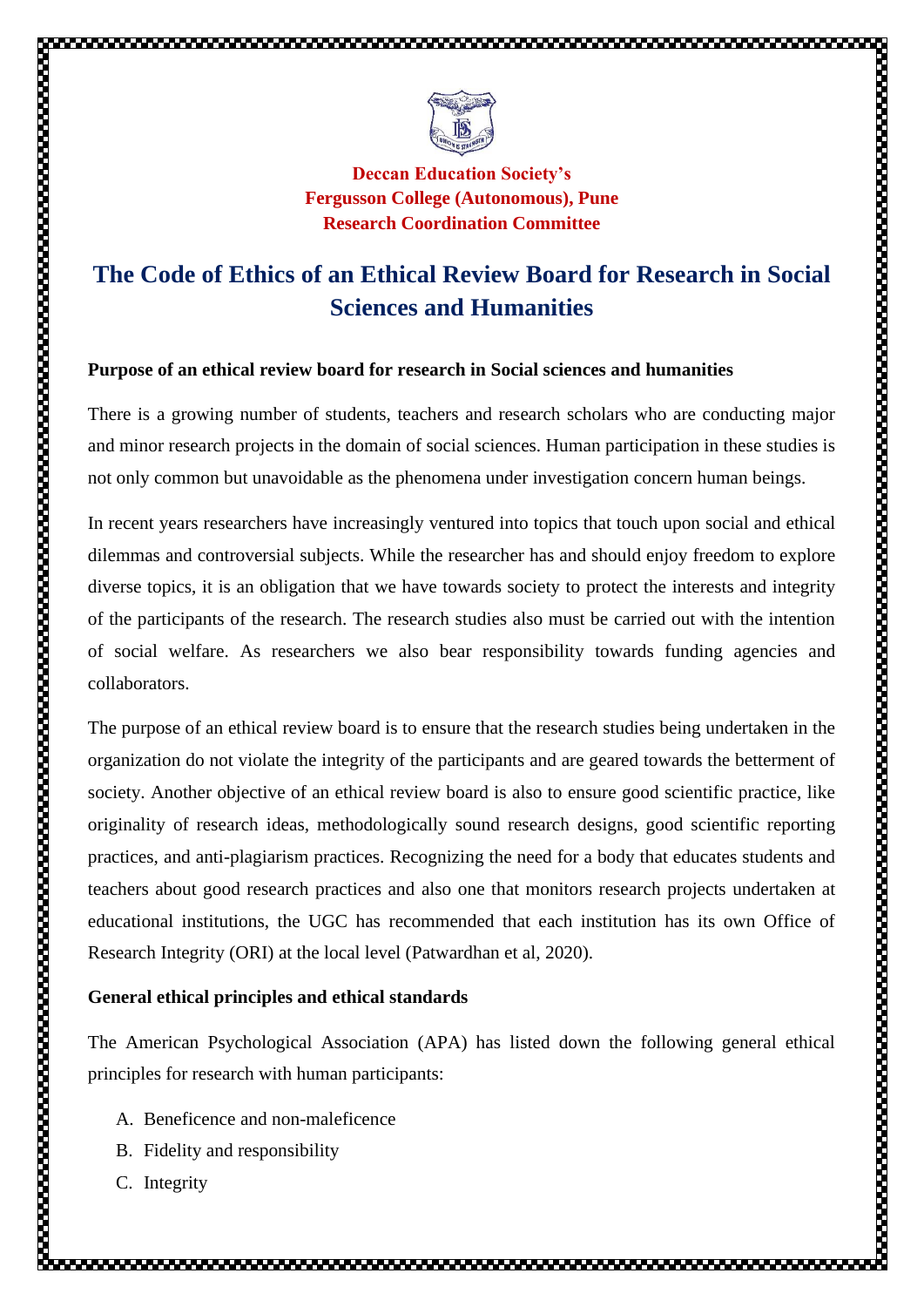E. Respect for peoples' rights and dignity

Of course these are broad ethical principles and should not be used to impose sanctions and should not be considered as obligations.

The overarching ethical principles that have been laid down by the **WHO** concerning research are:

- 1. respecting human dignity and integrity
- 2. ensuring honesty and transparency towards research subjects
- 3. respecting individual autonomy and obtaining free and informed consent (as well as assent whenever relevant)
- 4. protecting vulnerable individuals
- 5. ensuring privacy and confidentiality
- 6. promoting justice and inclusiveness
- 7. minimising harm and maximising benefit
- 8. sharing the benefits with disadvantaged populations, especially if the research is being carried out in developing countries
- 9. respecting and protecting the environment and future generations.

### **The need to scrutinize research proposals that methodologies involving human participation**

Numerous tools like surveys, self report questionnaires, rating scales, projective techniques, interviews, experiments and observations are used to carry out research studies. It is likely that a participant's identifying data is revealed in the process. It is also possible that the participant feels uncomfortable while answering questions in inventories or interviews or while participating in experiments. If researchers are accused of violating the personal rights of the participants they can be subjected to heavy penalties as this constitutes a criminal offense. The use of informed consent in research is therefore crucial in social science research. Also the participants must be explained that they can leave the research project any time they wish to without having to explain their decision to the researcher. The detailed description of what is needed to be included in **informed consent** is as follows:

- A. Explaining participants the aims, methods and implications of the study.
- B. Clarifying that participation is voluntary.
- C. Explaining the benefits, risks, burden or discomfort involved in participation. Giving an estimate of the time and effort expected of participants.
- D. Explaining precautions to ensure participants' safety and provide information on insurance, if there is any.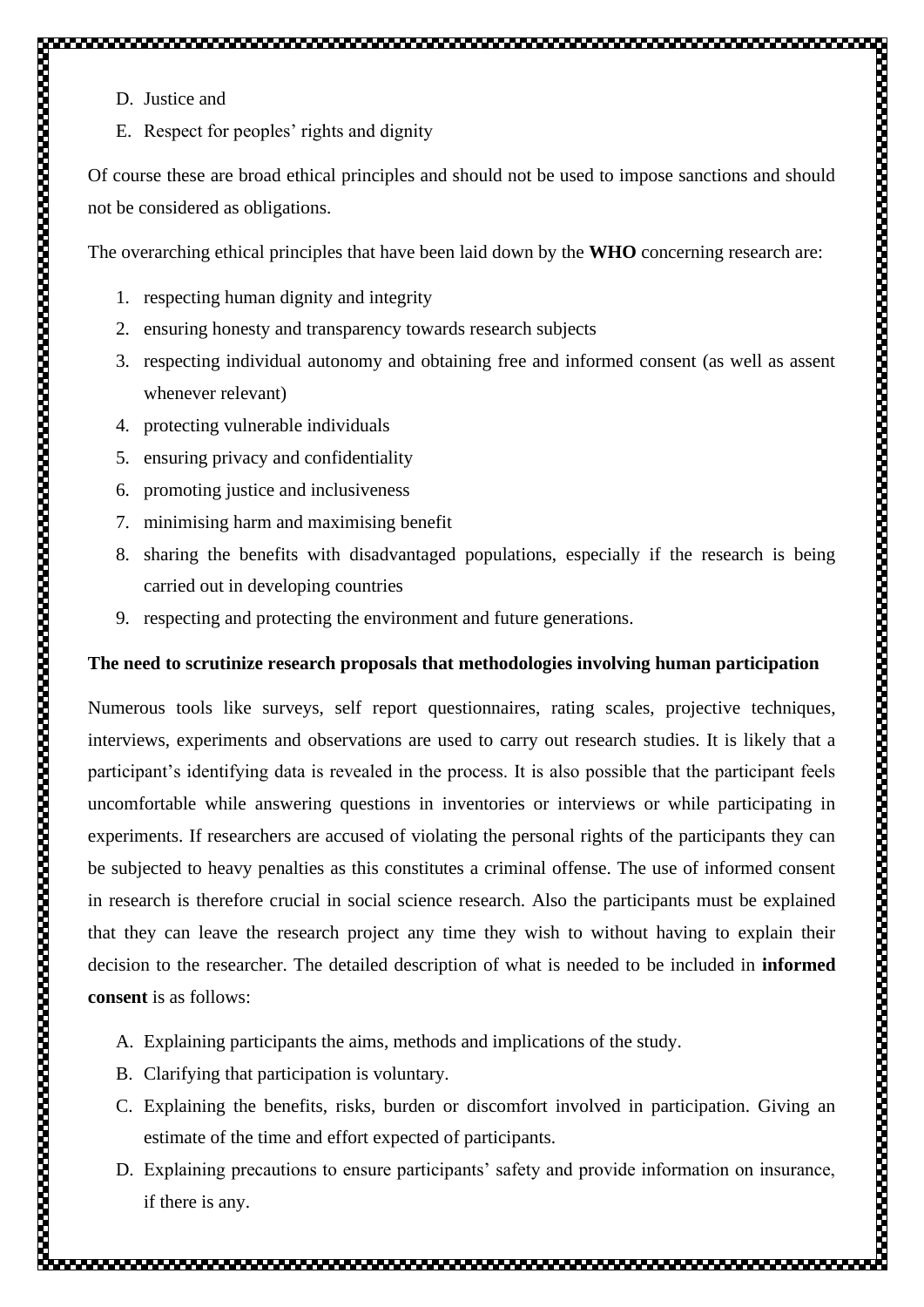- E. Explaining who is funding the research and why.
- F. Disclosing who will benefit from the research.
- G. Giving a firm commitment to protect participants' anonymity and privacy (provided that this can genuinely be guaranteed).
- H. Making a clear commitment to treating personal and sensitive information confidentially.
- I. Reassuring participants that there are secure procedures for analysing any data gathered.
- J. Explaining clearly who will have access to any data that participants provide.
- K. Considering any unintended/unexpected/incidental findings and explaining how such findings will be dealt with.
- L. Explaining briefly where research findings will be published.
- M. Offering to provide respondents with further information about research if they ask for it.
- N. Giving the name and contact details of the contact person who can answer any queries participants may have.
- O. Clarifying possible uses to which data may be put in future (if this is envisaged) and clarifying whether participants will be asked for consent again if this is the case.
- P. Explaining any issues relating to copyright of data and other materials used in the research.

Sometimes **controversial methodologies** need to be used in social science research. Some such methodologies are:

- A. use of deception in research
- B. covert research
- C. internet research and social media data in research

These methodologies are used in social science research because the open explanation of the aims and purpose of the research might inhibit honest responses of the participants. In case of the use of such alternative methodologies, strong justification for their use must be provided.

Other circumstances which necessitate the approval of the research proposal from a research committee include:

A. Vulnerable participants such as children, refugees, irregular migrants, sex workers, people with cognitive impairments, dissidents, traumatised people at risk of re-traumatisation (e.g. people from conflict areas, victims of crime and/or violence); and people in dependent relationships with the researcher or the research team (e.g. students doing course work with researchers). When there is a risk that these participants might be stigmatized, re-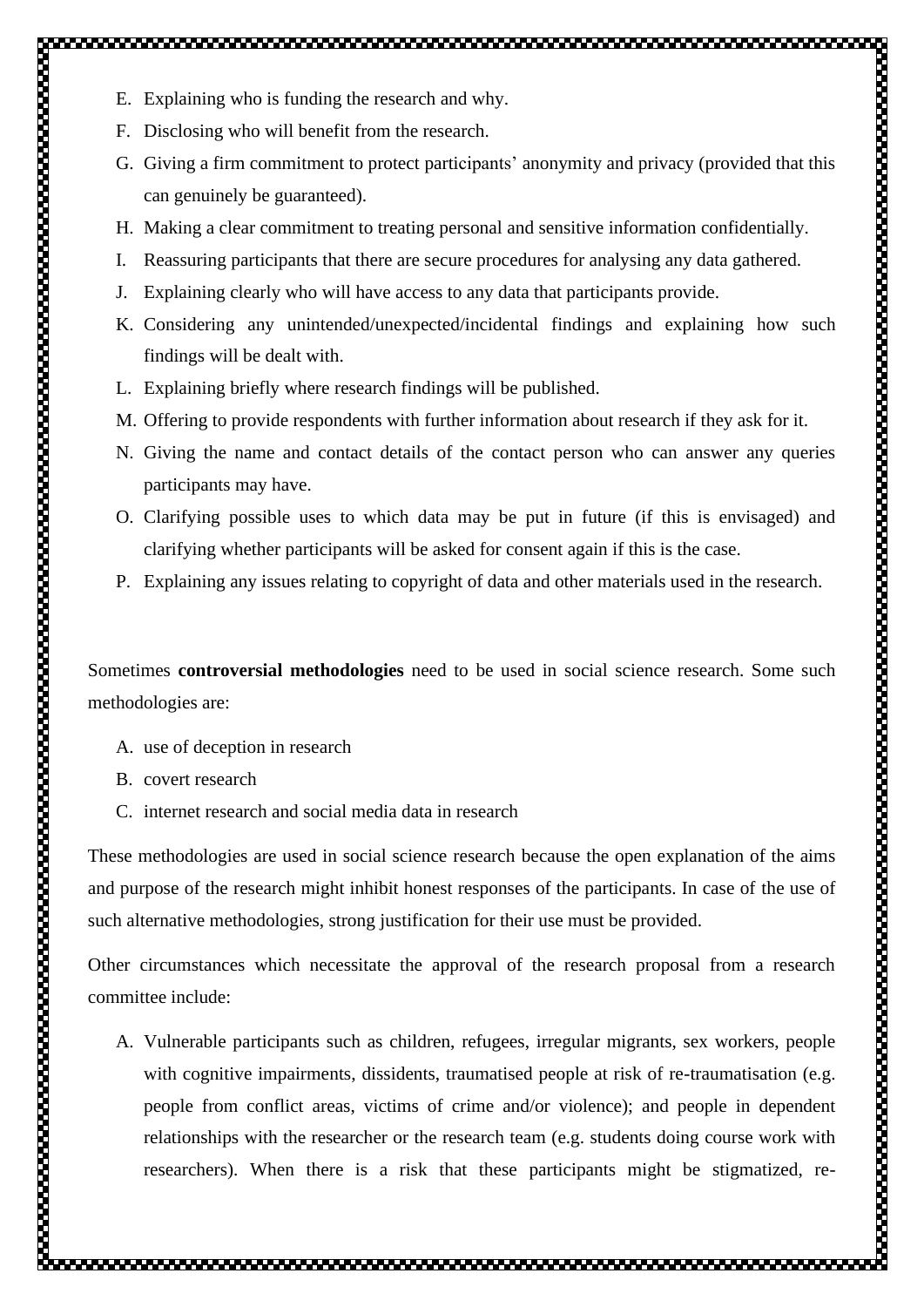traumatized or otherwise harmed through their participation in the research, it needs to be carefully scrutinized.

B. Use of children in research

The ethical committee reviews the proposal of the research before the study begins as well as during the proposed period. In case the findings of the study fall outside the scope of the research project, appropriate measures need to be taken to report such findings or to protect the data.

Not every research proposal where human participation is enlisted can be risky for either the researcher, the collaborators, the funding agency, the participants or for society at large. Therefore most ethics boards have a process of risk assessment. A research proposal may be classified as "minimal risk project" when the potential discomfort that participants might experience because of the study is judged to be not above the discomfort they may experience in their day to day life.

But if the research project runs risk which goes beyond the "minimal risk" level, a full review of the proposal by a research ethics committee is required. These "high risk" researches include circumstances when:

- A. participants are expected to talk about sensitive topics, highly private topics of their life,
- B. Research involving potentially vulnerable groups and people unable to consent;
- C. research involving sensitive topics and those which might cause psychological stress, anxiety or humiliation;

- D. Individuals or groups in cases where a gatekeeper is normally required to give permission for initial or continued access to participants,
- E. research involving justified deception without participants' valid and informed consent at the time the research is carried out;
- F. intrusive interventions or data collection methods, such as the administration of substances, vigorous physical exercise, or techniques where participants are persuaded to reveal information which they would not otherwise disclose in the course of everyday life,
- G. research which would or might induce psychological stress, anxiety or humiliation, or cause more than minimal distress,
- H. research where the safety of the researcher may be in question;

I. research involving respondents through the internet, in particular where visual images are used, and where sensitive issues are discussed or where participants and other individuals may be identifiable in the visual images used or generated, social media and participants recruited or identified through the internet, especially if the understanding of privacy in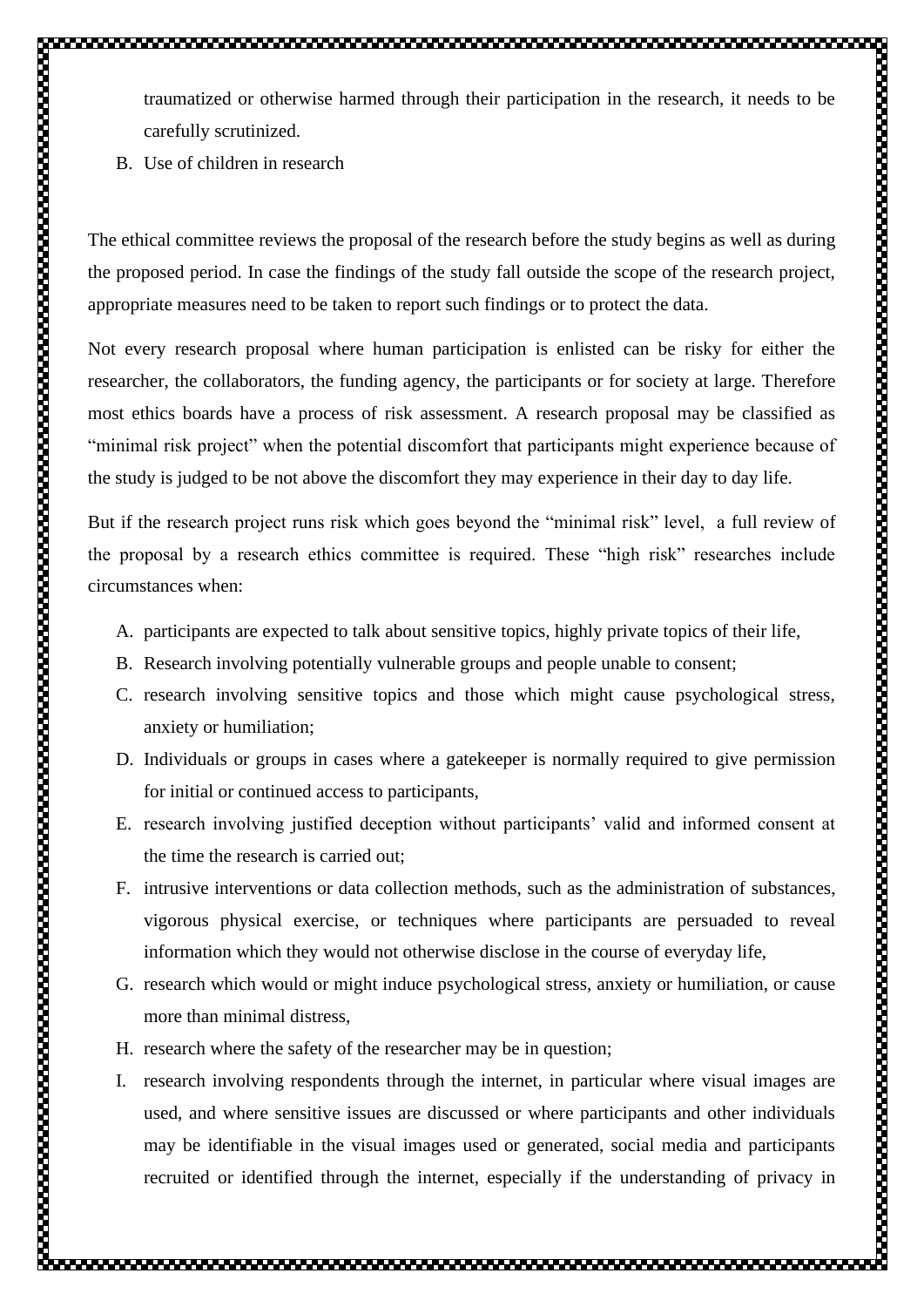these settings is contentious when sensitive issues are discussed - for example in 'closed' discussion groups where there is potential for quotes to be identifiable, and including those where visual images are used or

J. any research where biological samples are collected and/or medical imaging technologies are used as part of social science research.

### **WHO guidelines about the constitution of the research ethics committee**:

## Composition of research ethics committees

The research ethics committee (REC) is constituted according to a charter or other document that establishes the manner in which members and the Chair will be appointed. The appointing entity ensures that the REC has a multidisciplinary and multisectoral membership, that its composition is gender balanced, that it reflects the social and cultural diversity of the communities from which research participants are most likely to be drawn, and that it includes individuals with backgrounds relevant to the areas of research the committee is most likely to review. The entity establishing the REC takes the following factors into consideration when appointing members.

1. Members include individuals with scientific expertise, including expertise in behavioural or social sciences; health care providers; members who have expertise in legal matters and/or ethics; and lay people whose primary role is to share their insights about the communities from which participants are likely to be drawn.

2. Lay people and other members, whose primary background is not in health research with human participants, are appointed in sufficient numbers to ensure that they feel comfortable voicing their

3. In order to enhance independence, committee membership includes members who are not affiliated with organizations that sponsor, fund, or conduct research reviewed by the REC

4. Committees are large enough to ensure that multiple perspectives are brought into the discussion. To this end, quorum requirements provide that **at least five** people, including at least one lay member and one non-affiliated member, are present to make decisions about the proposed research.

## **Core documentation required by ethics review committees**

The following is a brief summary of the *minimum* items required for submission to an ethics review board or committee. Additional items that may be required will depend on the nature and scope of the proposed research.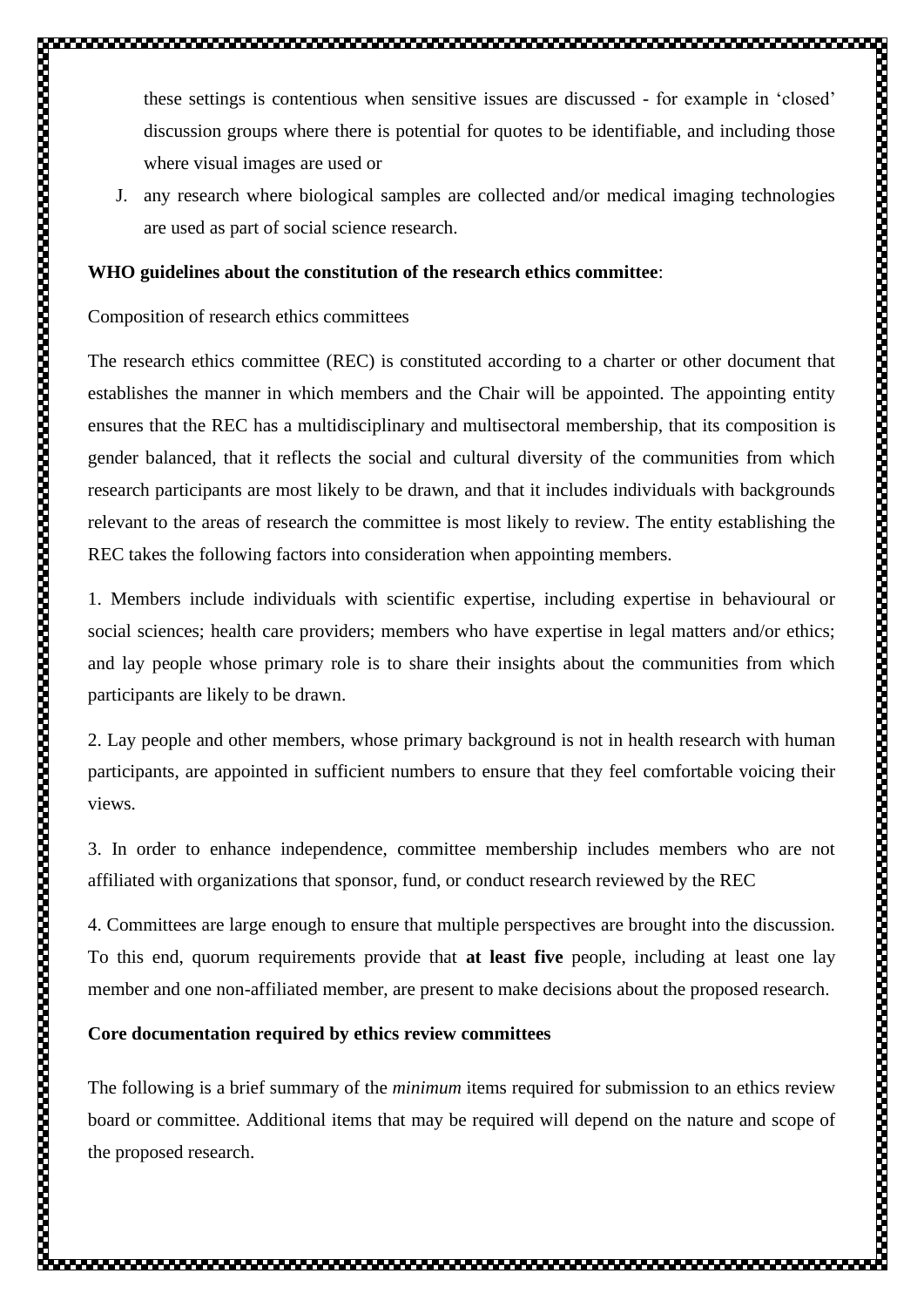# **The core documentation should include:**

- the research proposal, showing the exact methods and procedures to be followed;
- evidence that the investigators' education and experience are appropriate for the proposed research;
- a statement on potential risks, demonstrating that they are within acceptable limits and are justifiable in relation to the anticipated benefits to participants, and to the role of the research in furthering global knowledge;
- a statement that no unethical deception of participants is involved, and no exaggeration of proposed benefits;
- a description of how confidentiality will be protected;
- a statement of how free and informed consent will be obtained. This will include the informed consent form to be used, describing the aims and objectives of the research, the procedures to be undertaken, and how this will be presented to participants;

#### **The informed consent form should contain the following elements:**

- a statement indicating that participation is voluntary, obtained without institutional or social pressure, and that there are no penalties for non-participation;
- a statement of any risks that may be incurred during or following participation;
- a statement of any inducements or compensations for participation;
- a statement confirming that participation can be withdrawn at any time, for any reason, without penalty;
- a statement on protection of privacy through strict confidentiality of the data;
- an indication that only information or samples described in the informed consent form can be obtained without additional review and approval by the ethics review committee;
- Information on contacts within the RI for participants in case of questions or concerns.

For research involving IP, this essential documentation would also include proof of collective consent, and a copy of the research agreement, if one exists.

# **The need for upgrading the knowledge of current good research practices for ethical committee members**

The Ethical Research Committee needs to undergo periodic training in order to keep up breast of the recent trends and good practices in research. The educational institution needs to organize such training programmes for ethical committee members from time to time.